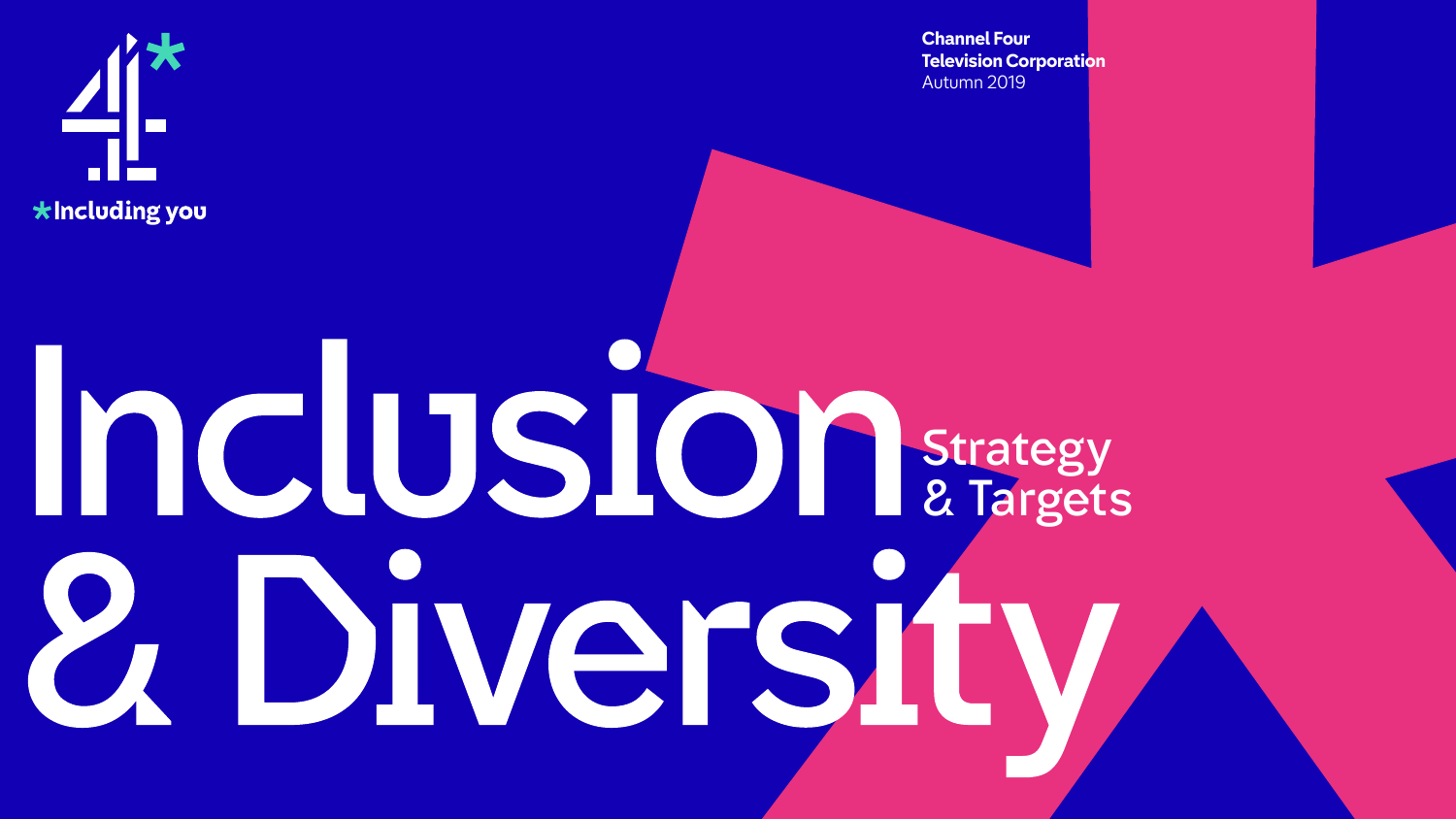# Channel 4's vision for Inclusion & Diversity

### 1 Inclusive<br>1 Workforc Workforce

To build on our heritage as a trailblazer in diversity, with an emphasis on achieving greater inclusion; to be a beacon to the UK industry of what an inclusive, diverse and creative culture can look like, and to give Channel 4 a creative and competitive edge.



### 2 Scre Screen

To instill a culture where the power of the diverse workforce is celebrated, and people recognise that diversity of thought generates richer ideas.

- Hosting regular I&D events
- •Enabling social access into the industry
- •Supporting new industry talent
- Innovating industry I&D initiatives
- •Culture and values
- •Connected workforce
- Inclusive and diverse **leadership**
- •Development and advancement opportunities
- Internal metrics, targets and reporting



*The Lateish Show With Mo Gilligan*

To shift focus to authentic portrayal and representation, allowing audiences to recognise themselves on screen.

#### •Diverse Faces of 4 •Authentic portrayal



*London 2019 World Para Swimming Championships*

### **3**Leading the Industry

To be a driving force and pioneer in the industry on inclusion and diversity.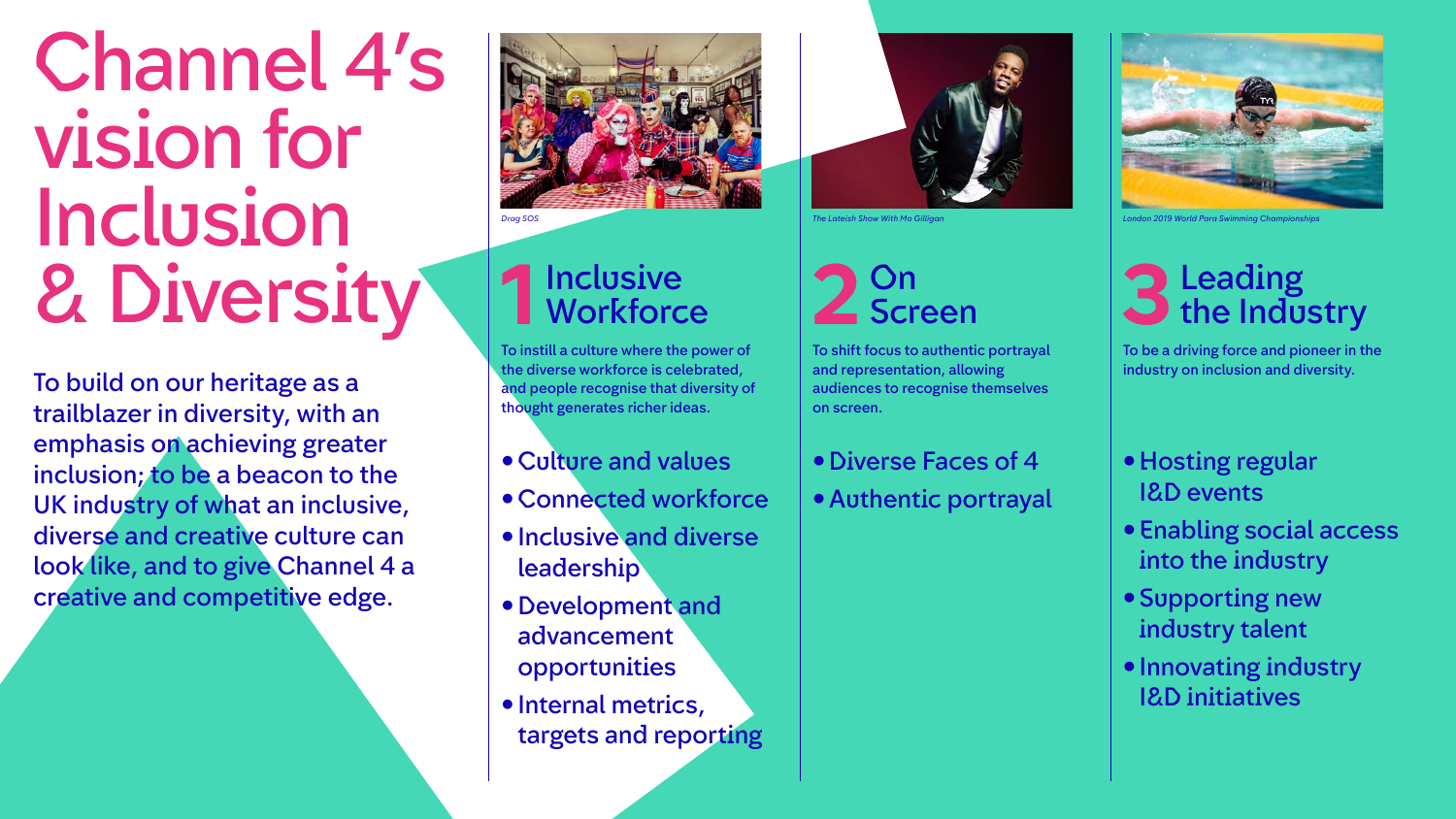#### Activities and ambitions:

# **1.** Inclusive workforce

| <b>Area of work</b>                                    | 1. Inclusive workforce<br><b>Objectives</b>                                                                                      | <b>2019 Activities</b>                                                                                                                                                                                                                                                                                                                                                                                               | <b>2020 Activities</b>                                                                                                                                                                                                                                                                                                          |
|--------------------------------------------------------|----------------------------------------------------------------------------------------------------------------------------------|----------------------------------------------------------------------------------------------------------------------------------------------------------------------------------------------------------------------------------------------------------------------------------------------------------------------------------------------------------------------------------------------------------------------|---------------------------------------------------------------------------------------------------------------------------------------------------------------------------------------------------------------------------------------------------------------------------------------------------------------------------------|
| <b>Culture</b><br>and values                           | To launch and embed internal cultural<br>values that underpin recruitment,<br>behaviours and corporate culture.                  | $\left\langle \swarrow\right\rangle$ Developing C4 Culture and Values<br>project, defining what Channel 4's<br>workplace culture looks like at its best,<br>and engaging and involving staff in<br>embedding this across the organisation                                                                                                                                                                            | $(\checkmark)$ Embedding Culture<br>and Values project<br>across Channel 4                                                                                                                                                                                                                                                      |
| <b>Connected</b><br>workforce                          | To ensure that all Channel 4 sites are<br>connected on diversity, inclusion,<br>culture and values.                              | $\left\langle \swarrow\right\rangle$ Coaching for Employee Resource Group<br>chairs and planning for multi-site strategy<br>Establishing I&D Working Group to<br>address inclusion challenges and<br>opportunities across all of our offices                                                                                                                                                                         |                                                                                                                                                                                                                                                                                                                                 |
| <b>Inclusive</b><br>and diverse<br>leadership          | To develop a leadership team that<br>is both diverse in its make-up and<br>inclusive in behaviours.                              | $(\checkmark)$ Setting targets for leadership<br>and Top 100 paid (see<br>Ambitions, top right)                                                                                                                                                                                                                                                                                                                      | $(\checkmark)$ Working towards reaching<br>targets for leadership and<br>Top 100 paid                                                                                                                                                                                                                                           |
| <b>Development</b><br>and advancement<br>opportunities | To develop our internal talent<br>and provide opportunities for<br>advancement.                                                  | $\left\langle \swarrow \right\rangle$ Running the Commissioning Editor<br>training programme, including<br>training on Commissioning Editors'<br>contribution and response to 'Diverse<br>Faces of 4' and authenticity tracking<br>(see next page)                                                                                                                                                                   | $(\checkmark)$ Mapping talent framework with<br>inclusion at the heart<br>$(\checkmark)$ Ongoing Commissioning Editor<br>training programme                                                                                                                                                                                     |
| Internal metrics,<br>targets and<br>reporting          | To use our existing diversity<br>metrics to set ambitious targets<br>and use the data for recruitment<br>and retention of staff. | $\bigvee$ Annual Pay Gap reporting and actions<br>$\left\langle \swarrow\right\rangle$ Setting revised diversity targets<br>$(\checkmark)$ Launching Diversity Reporting Tool,<br>a dashboard comprised of a range of<br>metrics including an Inclusion Metric<br>$\left\langle \swarrow\right\rangle$ Continuing to monitor C4 social mobility<br>$\left\langle \swarrow\right\rangle$ Measuring staff satisfaction | $\left\langle \swarrow\right\rangle$ Ongoing Pay Gap reporting<br>$\left\langle \swarrow \right\rangle$ Rolling out Inclusion Metric as part of<br>the Diversity Reporting tool<br>$\left\langle \swarrow\right\rangle$ Ongoing social mobility monitoring<br>$\left\langle \swarrow\right\rangle$ Measuring staff satisfaction |

- Ambitions Target of 6% LGBT+ staff across the organisation by 2020
	- Target of 20% BAME staff across the organisation and in the top 100 paid by 2023
	- Target of 12% disabled staff across the organisation by 2023 (double our previous target of 6%)
	- Target of 50/50 gender split across the top 100 paid by 2023



*Sink or Swim*



*Gogglebox*



*First Dates*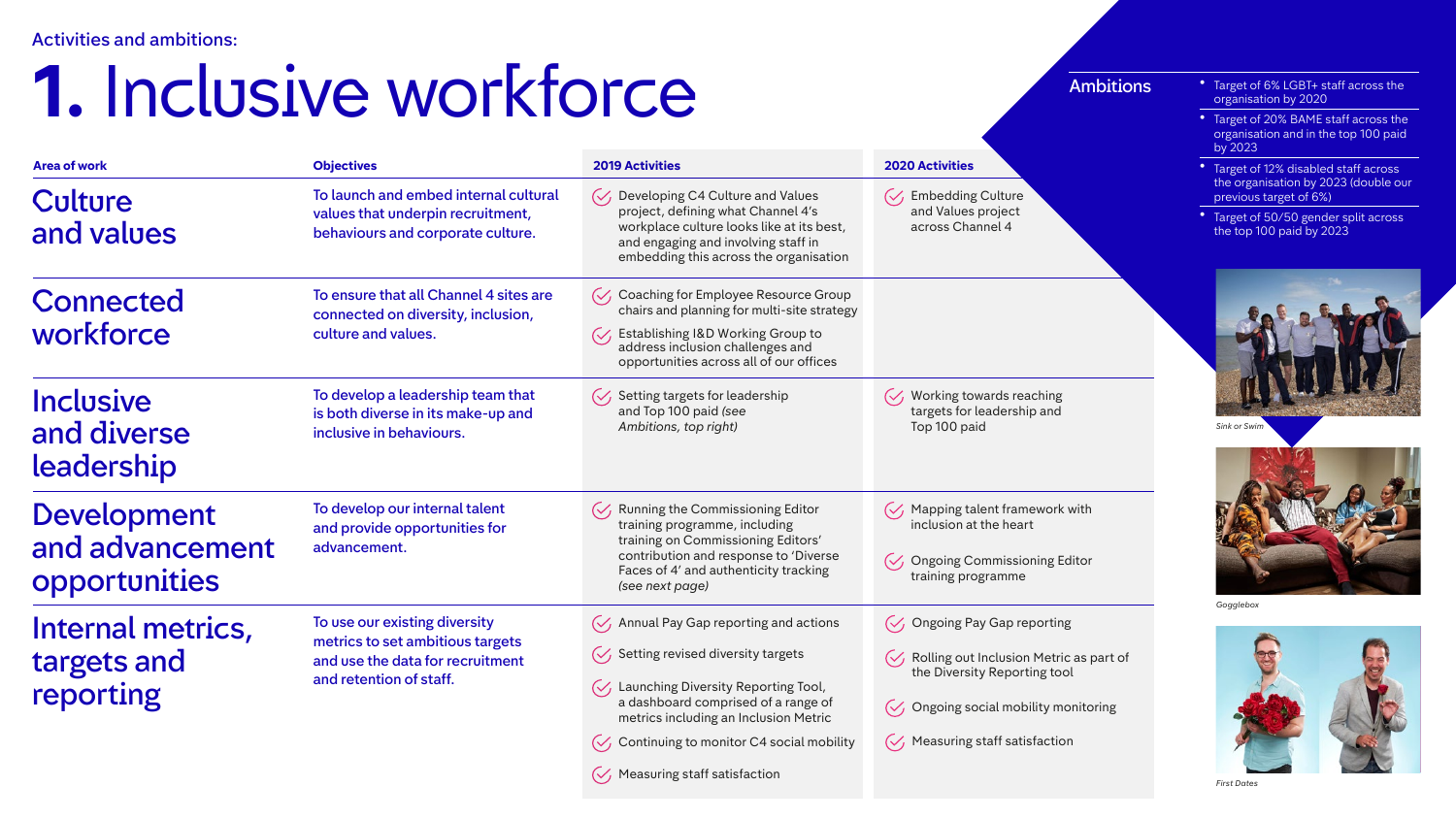#### Activities and ambitions:

# **2.** On screen

| <b>Area of work</b>                               | <b>Objectives</b>                                                                                                                                                                                                                                                                                                                                                                                                                                          | <b>2019 Activities</b>                                                                                                                                                                                                                                                                                                                                                                                                       | <b>2020 Activities</b>                                                                                                                                                                                                                                            |
|---------------------------------------------------|------------------------------------------------------------------------------------------------------------------------------------------------------------------------------------------------------------------------------------------------------------------------------------------------------------------------------------------------------------------------------------------------------------------------------------------------------------|------------------------------------------------------------------------------------------------------------------------------------------------------------------------------------------------------------------------------------------------------------------------------------------------------------------------------------------------------------------------------------------------------------------------------|-------------------------------------------------------------------------------------------------------------------------------------------------------------------------------------------------------------------------------------------------------------------|
| <b>Diverse</b><br>Faces of 4                      | To understand the diversity of our<br>on-screen faces and put in place<br>improvement actions for change.                                                                                                                                                                                                                                                                                                                                                  | Monitoring and analysis of Diverse<br>$(\swarrow)$<br>Faces of 4, which measures the<br>diversity of our Top 100 programmes<br>(by audience and hours) and the<br>talent within them<br>W Running the 4Sales Diversity in<br>Advertising Award, to help improve<br>diversity in advertising by offering a<br>£1m airtime prize<br>√ Continuing to support DIAMOND by<br>encouraging indies to submit their<br>diversity data | (√, Ongoing su<br>Faces of 4<br>diversity of<br>(by audien<br>within then<br>$(\checkmark)$ Running the<br>Award, to h<br>advertising<br>$(\checkmark)$ Launching<br>talent initia<br>strategy to<br>· 'Faces o<br>new you<br>• 'Faces o<br>and deve<br>aim to gr |
| <b>Authentic</b><br>portrayal                     | To understand more about how<br>authentic diverse audiences find C4<br>programming – and develop strategic<br>actions to respond to findings.                                                                                                                                                                                                                                                                                                              | Tracking authenticity on screen by<br>measuring and monitoring how diverse<br>people feel about representation and<br>portrayal on C4 (ongoing)                                                                                                                                                                                                                                                                              | $(\checkmark)$ Developing<br>Diverse Au<br>in order to<br>authentica<br>groups on                                                                                                                                                                                 |
| <b>Ambitions</b><br>demographic<br>national level | Diverse Faces of 4: Address<br>representation by aiming for the Top<br>100 programmes (by audience and<br>hours) and the talent within them, to<br>be more representative of the national<br>• Use on-screen authenticity tracking to<br>address underperforming areas on screen<br>Aim for fair on-screen representation by<br>genre (outside of the Top 100) to ensure<br>that diverse groups on screen reflect<br>the proportion of diverse groups at a | <b>Grand Designs</b>                                                                                                                                                                                                                                                                                                                                                                                                         |                                                                                                                                                                                                                                                                   |

|         | <b>2020 Activities</b>                                                                                                                                                               |
|---------|--------------------------------------------------------------------------------------------------------------------------------------------------------------------------------------|
|         | $\mathcal{A}$ Ongoing support for the Diverse<br>Faces of 4 programme, measuring the<br>diversity of our Top 100 programmes<br>(by audience and hours) and the talent<br>within them |
|         | V, Running the 4Sales Diversity in Advertising<br>Award, to help improve diversity in<br>advertising by offering a £1m airtime prize                                                 |
|         | J Launching new on-screen diverse<br>talent initiatives with a long-term<br>strategy to develop new talent:                                                                          |
|         | • 'Faces of E4' search to launch<br>new young talent<br>• 'Faces of Factual' search to find<br>and develop new talent with the<br>aim to grow in the factual genre                   |
| se<br>d | $\checkmark$ , Developing Commissioning Genre<br>Diverse Audience Strategies,<br>in order to evolve how we<br>authentically portray diverse<br>groups on screen                      |
|         |                                                                                                                                                                                      |



*The Great British Bake Off*



*Hollyoaks*



*Grand Designs Ackley Bridge*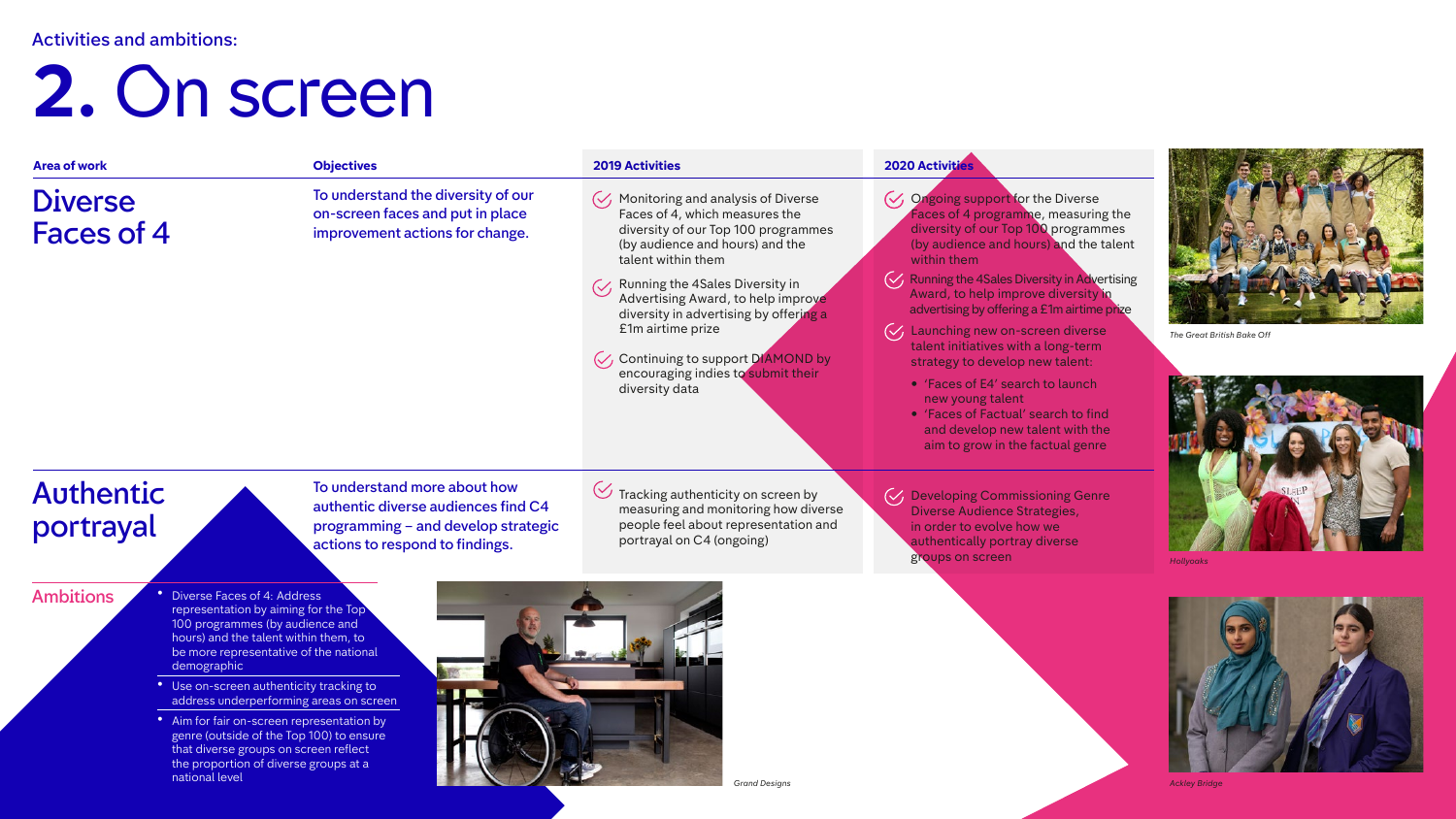Activities and ambitions:

# **3.** Leading the industry

## $\left\langle \swarrow \right\rangle$  Hosting the DIVERSE Festival plus other external industry and supplier events Ongoing NFTS training offer Running the 2020 Channel 4  $(\checkmark)$ Apprentice Scheme, offering 50% roles outside of London

| <b>Area of work</b>                                   | <b>Objectives</b>                                                                                                                                                    | <b>2019 Activities</b>                                                                                                                                                                                                                                                                                                                                                             | <b>2020 Activities</b>                                                                     |
|-------------------------------------------------------|----------------------------------------------------------------------------------------------------------------------------------------------------------------------|------------------------------------------------------------------------------------------------------------------------------------------------------------------------------------------------------------------------------------------------------------------------------------------------------------------------------------------------------------------------------------|--------------------------------------------------------------------------------------------|
| <b>Hosting regular</b><br><b>I&amp;D</b> events       | To launch an ongoing programme<br>of innovative I&D events that<br>covers a wide range of topics.                                                                    | $\left\langle \swarrow \right\rangle$ Hosting the DIVERSE Festival plus other<br>external industry and supplier events<br>$\left\langle \swarrow\right\rangle$ Celebrating Channel 4 Inclusion Week<br>and developing an ongoing programme<br>of events<br>$\left\langle \swarrow\right\rangle$ Offering NFTS training to 100 diverse<br>and regional talent already in the sector | Hosting the<br>$(\checkmark)$<br>plus other<br>supplier ev<br>$(\checkmark)$ Ongoing N     |
| <b>Enabling social</b><br>access into the<br>industry | To ensure that people from<br>historically neglected or ignored<br>areas of society are given an<br>understanding and the means to<br>enter the television industry. | $\left\langle \swarrow\right\rangle$ Hosting the New Material series of<br>events to help 16-25s across the UK<br>start their careers in media                                                                                                                                                                                                                                     | Running the<br>$(\swarrow)$<br>Apprentice<br>roles outsi                                   |
| <b>Supporting new</b><br>industry talent              | To support new talent through<br>existing training schemes and<br>progress diverse talent in<br>industry through targeted<br>initiatives and funding.                | $(\checkmark)$ Running the Paras Production<br>Trainee Scheme, to recruit and<br>support disabled people who want<br>to start a career in television<br>$(\checkmark)$ Running the Commissioning Mentoring<br>Network, to support young BAME talent<br>in the industry and support BAME talent<br>at a senior level                                                                | $(\checkmark)$ Making rec<br>creative di<br>$(\checkmark)$ Running th<br>Scheme (N         |
| Innovative<br>industry <b>I&amp;D</b><br>initiatives  | To be recognised as an industry<br>leader in I&D by leading<br>development initiatives that<br>involve other organisations.                                          | Continuing to measure and help<br>$(\checkmark)$<br>drive up social mobility return rates<br>across the industry                                                                                                                                                                                                                                                                   | $(\checkmark)$ Launching<br>Programn<br>Tracking i<br>$(\vee)$<br>specifical<br>indies, to |

- $\left\langle \swarrow \right\rangle$  Launching the Women's Mentoring Programme
- $\left\langle \swarrow \right\rangle$  Tracking indie supply chain specifically for BAME/female-led indies, to monitor progress annually

#### Ambitions • Provide 26 Apprentice positions with 50% of roles outside of London

 $\left\langle \swarrow \right\rangle$  Making recommendations for supporting *The Lateish Show With Mo Gilligan*

creative diversity through Alpha funding  $\sqrt{\phantom{a}}$  Running the 2020 Production Trainee Scheme (N&R indie focus)

- Support 16 disabled trainees on the Paras Production Trainee Scheme
- Continue to track social mobility metric
- Offer 8-12 places on the Commissioning Mentoring Network



*The Circle*

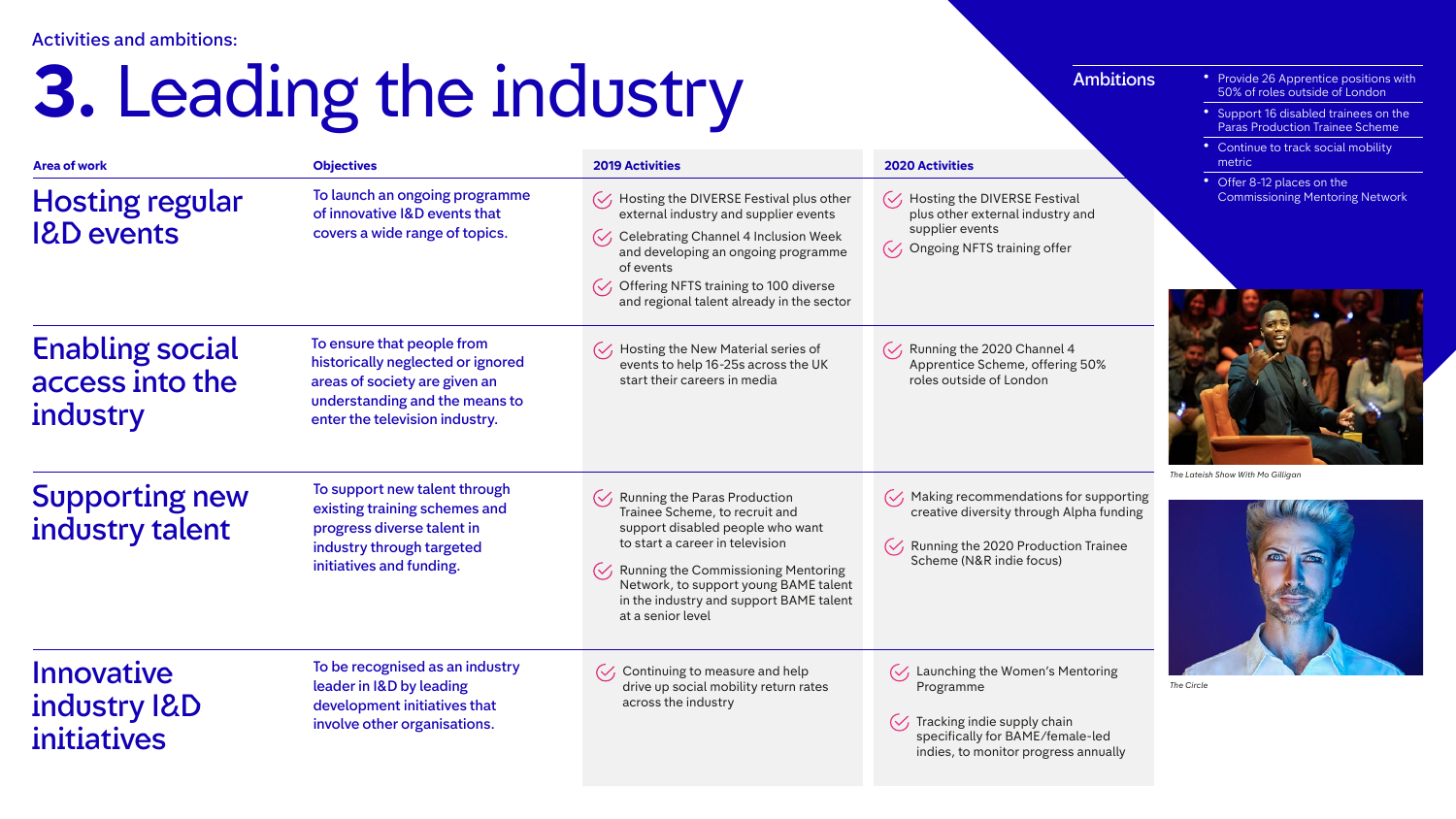# Where is our organisation today?

In order to track our progress in inclusion and diversity, we need to know what our baseline is. Here is where we stand:

|                                       | December 2017                          | December 2018 | <b>Target</b>                                          |
|---------------------------------------|----------------------------------------|---------------|--------------------------------------------------------|
| All staff -<br><b>Female</b>          | 56%                                    | 56%           | 50%<br>for the Top 100<br>paid (by 2023)               |
| All staff -<br><b>BAME</b>            | 18%                                    | 19%           | 20%<br>for all staff and the<br>Top 100 paid (by 2023) |
| All staff -<br><b>Disability</b>      | 11%                                    | 11.5%         | 12%<br>for all staff (by 2023)                         |
| All staff -<br>LGBT+                  | $7\%$                                  | 7.3%          | 6%<br>for all staff (by 2020)                          |
| All staff -<br><b>Social mobility</b> | $33\%$<br>*This figure relates to 2016 | 38.5%         |                                                        |